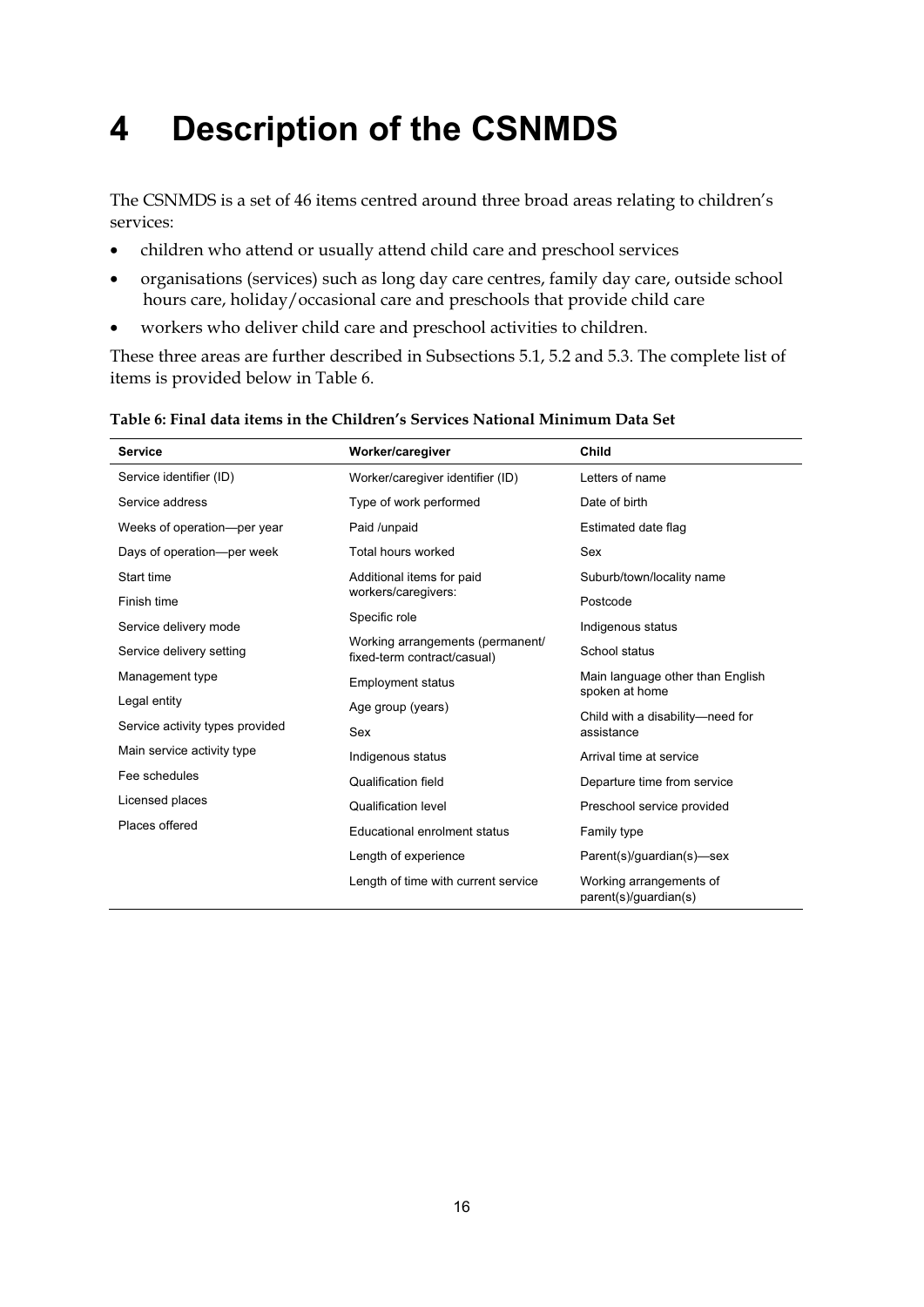The CSNMDS comprises basic information about children's services that are funded and/licensed by Australian or state and territory governments child care and preschool services. In this context, children's services comprise centre-based long day care, occasional care, outside hours school care, vacation care, family day care, in-home care and preschool. The scope of the CSNMDS is shown below in Table 7.

**Table 7: Child care services included in the Children's Services National Minimum Data Set** 

|                                                                                                    | Services licensed and/or partially<br>of fully funded by Australian,<br>state or territory governments <sup>(a)</sup> | Other services <sup>(b)</sup> |
|----------------------------------------------------------------------------------------------------|-----------------------------------------------------------------------------------------------------------------------|-------------------------------|
| Child care services                                                                                | $\checkmark$ x                                                                                                        |                               |
| Compulsory, full-time primary school<br>education <sup>(c)</sup>                                   | $\times$ $\times$                                                                                                     |                               |
| Playgroups, toy libraries, etc. that<br>require attendance of the guardian as<br>well as the child | $\times$ $\times$                                                                                                     |                               |

(a) Includes services receiving any Australian, state or territory government funding in the form of: capital grants, operational funding or per capita funding; funding as part of an approved educational establishment; and/or funding to reduce the cost of charges to parents (e.g. are 'approved' for the Child Care Benefit).

(b) Other services include preschools and child care centres that are funded entirely with private and/or local government funds.

(c) Note that whilst compulsory, full-time primary school eduction is excluded, the CSNMDS does include those children's services such as outside school hours care, vacation care and preschool activities, that are delivered at primary school sites.

## **4.1 Services**

The CSNMDS includes all service providers that are licensed and/or funded by Australian, state or territory governments to deliver child care and preschool activities at a particular location. Services receiving government funding are those that meet at least one of the following criteria:

- receive capital grants, operational funding or per capita funding from the Australian or state/territory governments
- receive funding as part of an approved educational establishment
- Receive funding to reduce the cost of charges to parents (e.g. are approved for the Child Care Benefit).

Services are excluded from the CSNMDS if they are:

- neither licensed by, or in receipt of funding from, Australian or state/territory governments
- delivering primary education, i.e. full-time education that typically commences at around age 5 and lasts for 7–8 years
- a service such as a playgroup, toy library or other service or activity that requires the attendance of both the child and their parent/guardian.

Items in the CSNMDS about services include their location, times of operation, types of services provided, costs, and number of places offered. See Table 6 for all items.